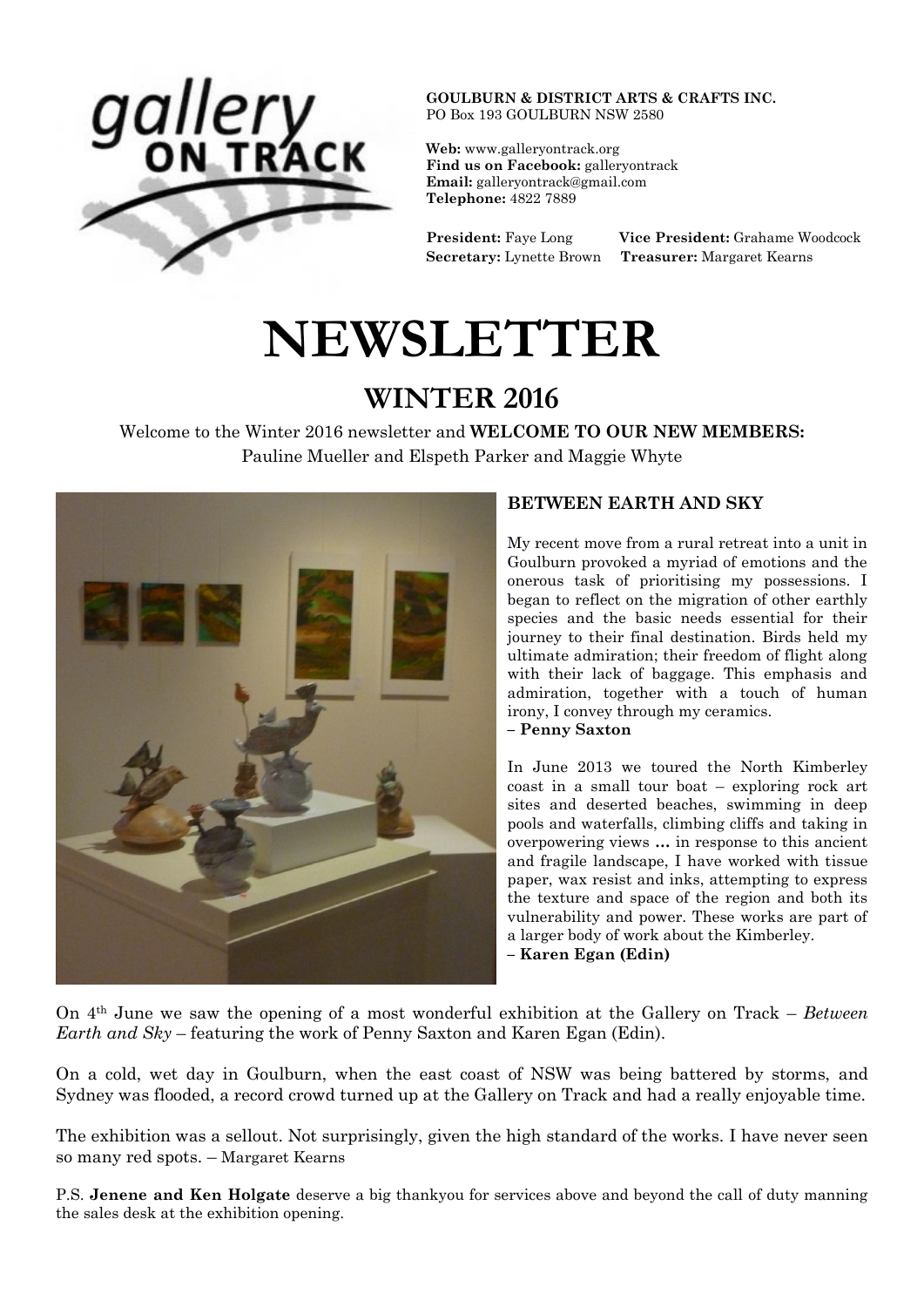#### **AND THE WINNERS ARE . . .**



Our recent *Artist Dolls* exhibition was a great success with Viewers' Choice prizes going to:

| First | Michelle Giles               | "Goat Herd"   |
|-------|------------------------------|---------------|
|       | Second Warrigal Care Connect | "Golly Dolly" |
| Third | <b>Shirley Winterton</b>     | "ABC Quilt"   |

#### **OUR NEXT COMPETITION WILL BE . . .**

"Elemental – earth, water, air and fire" The exhibition will open in February 2017

Entry forms will be available at the Gallery in December.

#### **ARTISTS OF THE MONTH . . .**

Carol Divall has booked the following exhibitions for the remainder of this year:

Spotlight on  $Wool$  – opens  $3<sup>rd</sup>$  July Phoenix Group – opens 7th August Judith Bradhurst Retrospective – opens 4th September Gallery on Track Potters Group Show – opens 2nd October Photographic Exhibition – opens 6th November Stavros & students end of year exhibition – opens 4th December

If any members are interested in being an Artist of the Month, please contact Carol on 4821 2572. Perhaps you might like to join together with one or two other Gallery members to have a group show.

#### **\* \* \* \* \* \* \* \* \* \***

#### **UPCOMING EXHIBITIONS IN GOULBURN . . .**

#### **Goulburn Art Award**

Goulburn Regional Art Gallery 7th to 23rd July The much anticipated biennial Gallery event for regional artists living within 120km radius of Goulburn. Official opening and announcement of winners 7th July at 6pm

#### **Paintings by Sally O'Neill**

An exhibition of recent works by Sally O'Neill, Education Officer at the Goulburn Regional Art Gallery, opens on Saturday 6th August at *98 Chairs* Restaurant. For more information call *98 Chairs* 4821 9800

#### **COMPETITIONS TO ENTER . . .**

**Goulburn Art Society 2016 Annual Art Prize Goulburn Workers Club 12th to 16th October** For more information contact Helen de Jonge 4829 2300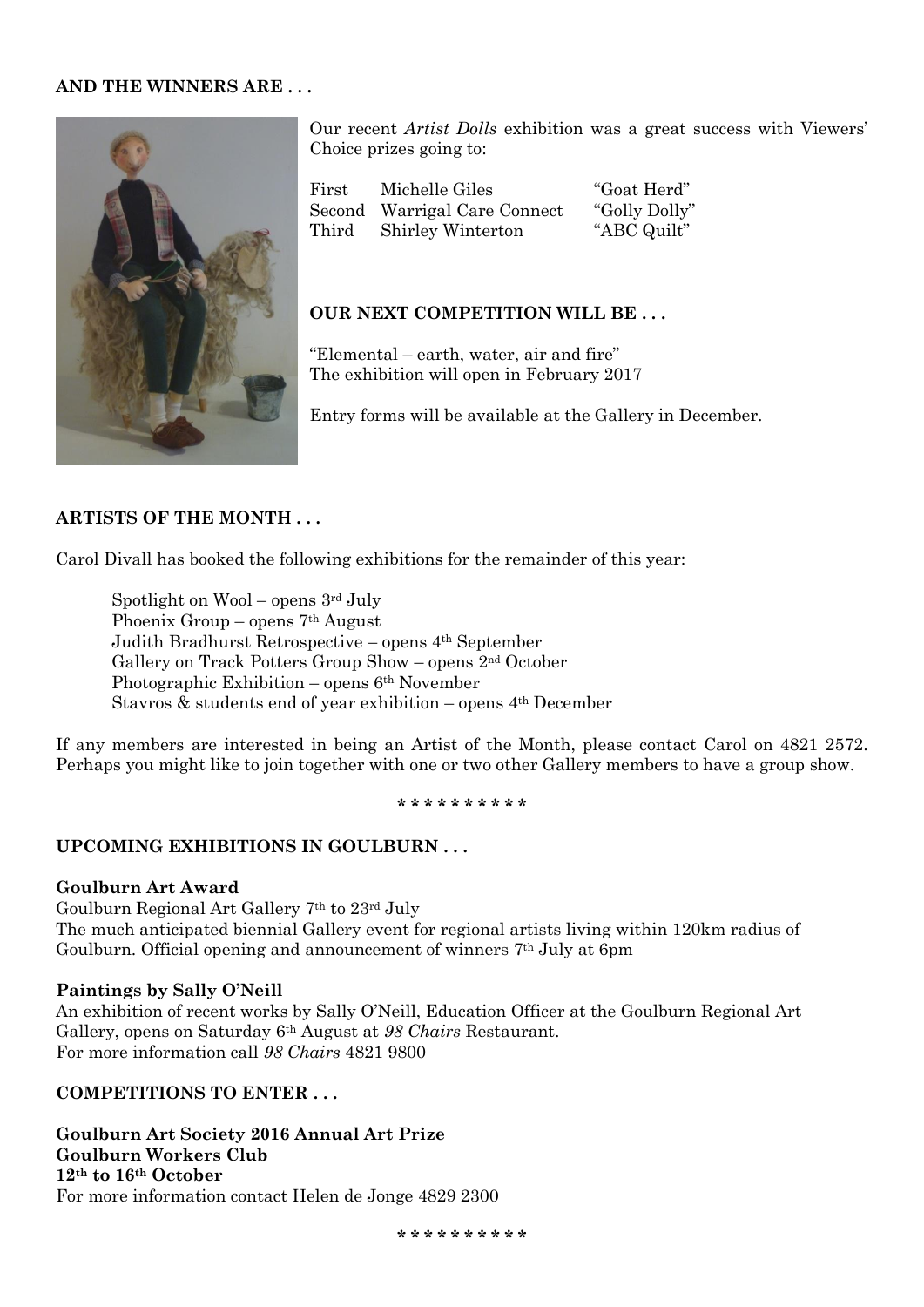#### **OPEN DAY / SPOTLIGHT ON WOOL . . .**

The theme of our mid-winter exhibition is Spotlight on Wool. All our members who knit, crochet, spin, weave, felt, or use woollen fabrics or fibres in their work have been busy creating fabulous new items to fill the Gallery.

#### **OPEN DAY WILL BE AN EVENT NOT TO BE MISSED. COME ALONG AND BRING YOUR FRIENDS.**

The exhibition opens on Sunday 3rd July and, to coincide with this, we have organised an **OPEN DAY**. During the day there will be **FREE DEMONSTRATION**S by Gallery members of their art / craft practices. The following members have volunteered:

Aija Podzuns – Spinning Alison Lawrence – Calligraphy Beryl Skinner – Leatherwork Carol Divall – Nuno felting Chris Miller – Jewellery repair workshop Elaine Bill – Tapestry Elaine Cornwell – Coiled braided vessels Fiona Hammond – Kumihimo braiding Heather West – Quilting Jane McDonnell – Knitting Liz Jarvis – Spinning & weaving Margaret Kearns – Mosaics Pauline Ritchie – Quilting Penny Saxton – Ceramics Robyn Brown – Knitting Shirley Winterton – Quilting Stavros Papantoniou – Painting Susan Harris – Ceramics



#### **BUNTING UPDATE**

The response to the call for knitted and crocheted bunting to "yarn-bomb" the Gallery for Spotlight on Wool month was absolutely fantastic. We received almost 500 triangles !!!

#### **A big thankyou to:**

Patricia Anable, Lynette Brown, Robyn Brown, Maggie Corby, Carol Divall, Lois Dowle, Judy Echin, Lesley Hall, Susan Harris, Margaret Kearns, Pauline Ritchie, Jane Sherborne-Higgins, Beryl Skinner, Jan Spencer, Maureen Strong, Ken Sullivan, Heather West, Wynne Willis, Shirley Winterton and Christine Woodcock and also to the anonymous creators of the many triangles that magically appeared when we weren't looking. The Gallery will look fantastic!!!

Thankyou also to Michelle Giles' girls at Mulwaree High School who made metres and metres of finger-knitted vines to decorate the verandah posts at the Gallery.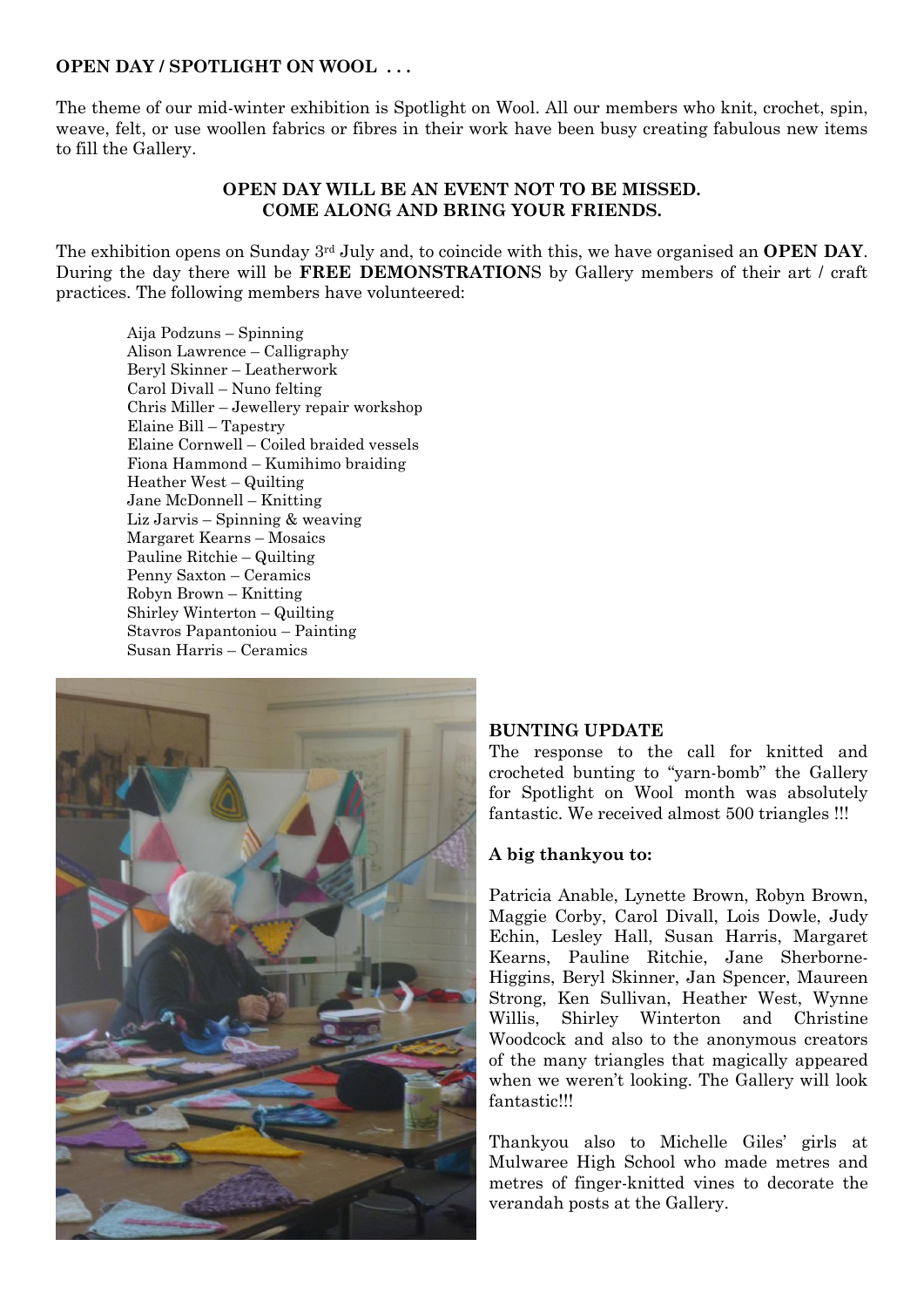# **CLASSES AT THE GALLERY ON TRACK**



# **CALLIGRAPHY'S ON AGAIN!**

Alison Lawrence, former President of the Australian Society of Calligraphers, will be running her next six-week term of classes commencing on 27th July.

#### **Continuing Students**

We'll explore a **Calligraphic Miscellany** with an exciting adventure into ruling pens, folding pens, Neuland Hand, Akim Cursive and alternative tools.

Wednesdays 10.30am to 12.30pm. Cost \$150 for six classes.

#### **Beginning Students**

We'll enjoy the bold and lively Gothicised Italic Hand and then move on to the modern and bold Neuland Hand.

Wednesdays 1pm to 3pm. Cost \$150 for six classes.

Enquiries and enrolments to Alison Lawrence on [alisoncallig@bigpond.com](mailto:alisoncallig@bigpond.com) or call 4822-0024.

# **FELTMAKING with CAROL DIVALL**



Join artist and feltmaker, Carol Divall, as she guides you through a day experimenting with felt. Make a stunning felted scarf, hat or bag using superfine merino wool. Or let your imagination take flight and make a soft vase or inspired sculptural vessel.

Workshops are held on the third Sunday of the month.

For further details or to make a booking contact Carol on 4821 2572

#### **PAINTING with STAVROS PAPANTONIOU**



Stavros Papantoniou will be continuing his series of painting classes on Mondays at the Gallery on Track. Each term runs for 6 weeks. There are two classes offered. A morning session from 10am to 12.30pm and an afternoon session from 1.30pm to 4pm. The cost is \$150 for either the morning or afternoon session for the 6 week term.

Classes are tailored to meet the individual needs of each student. Stavros is a "hands on" teacher and, because of his many years of experience, is able to guide students and assist them in the development of their work.

For further details or an enrolment form, email Stavros at [stavrospapantoniou@bigpond.com](http://webmail.bigpond.com/webedge/do/mail/message/mailto?to=stavrospapantoniou%40bigpond.com) or call 0458 898 442.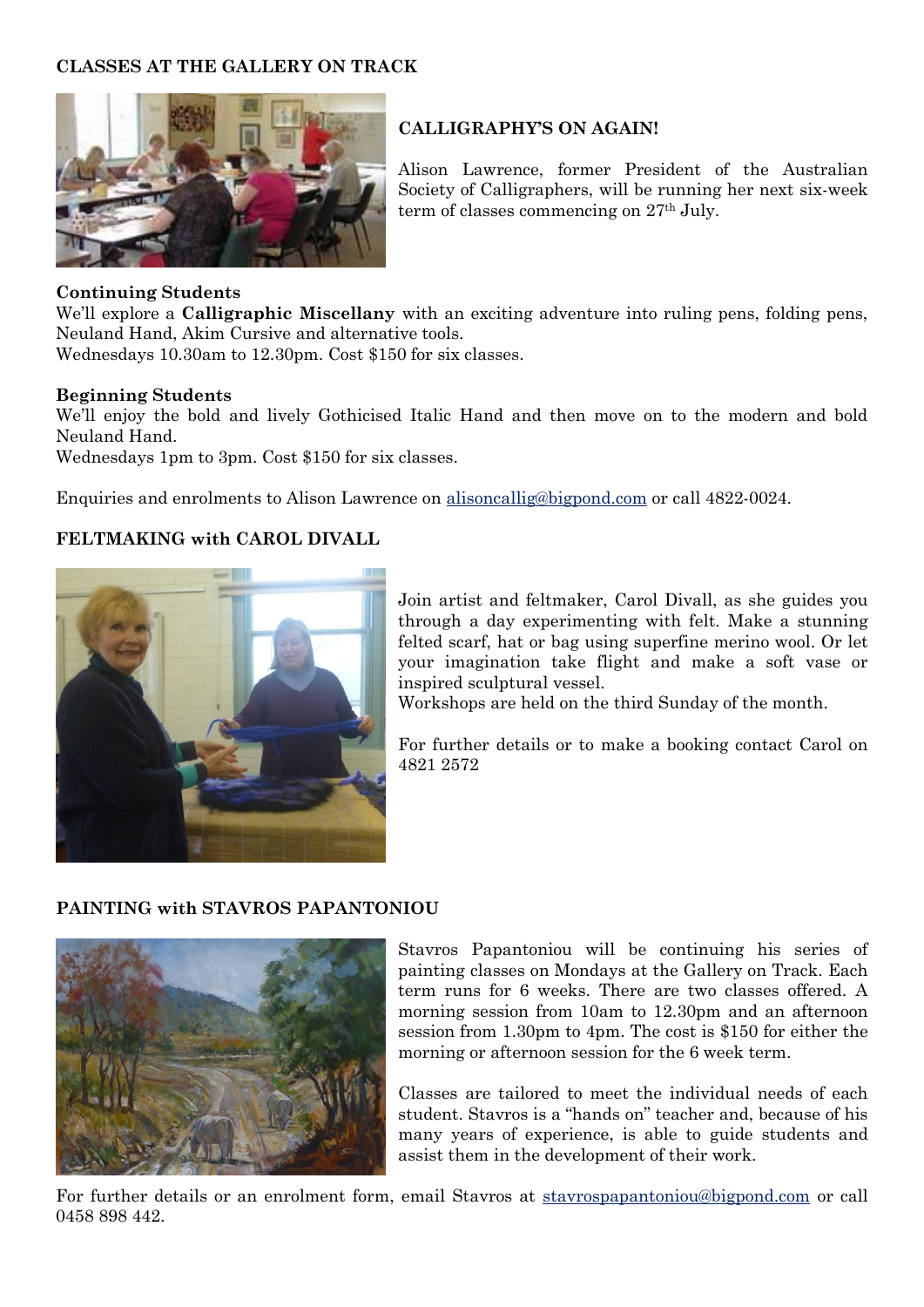# **CRIB ROOM CALENDAR . . .**

#### **25th June – Goulburn Art Society Workshop Beginners Watercolour with Helen de Jonge**

Cost: Art Society members free, non-members \$30 For more information and bookings contact Helen de Jonge 4829 2300

# **17th July – Beginners' Felting with Carol Divall**

Create a gorgeous scarf of superfine merino wool felted onto pure silk. Cost \$80. All materials provided. For more information contact Carol 4821 2572

# **23rd July – Goulburn Art Society Workshop**

**Oil Painting with Stavros Papantoniou**

For more information and bookings contact Helen de Jonge 4829 2300

**13th – 14th August – Goulburn Art Society Workshop Watercolour Landscapes with Chan Dissanyake** (Guest artist from Canberra) For more information and bookings contact Helen de Jonge 4829 2300

# **17th September – Goulburn Art Society**

**Pen and Wash Drawing with Margaret Carr** Cost: Art Society members \$40, non-members \$50 For more information and bookings contact Helen de Jonge 4829 2300

**Other Crib Room Bookings** - There are plenty of spaces available so, if you would like to make a booking, check with Carol Divall. Many members have skills and ideas they might like to share – you might like to run a workshop to teach your particular craft.

#### **\* \* \* \* \* \* \* \* \* \***

# **CRAFT / ART GROUPS AT THE GALLERY ON TRACK . . .**

\* Monday: Painting Classes with Stavros Papantoniou - see above

- \* Tuesday: Creative Needles Group 10am to 2pm
- \* Wednesday: Calligraphy Classes with Alison Lawrence see above

\* Thursday: Phoenix Group 10am to 4pm.

\* Please note there is a \$2 amenities fee per person for use of the Crib Room

**\* \* \* \* \* \* \* \* \* \***

# **CONGRATULATIONS TO OUR MEMBERS . . .**



**STAVROS PAPANTONIOU** who won the People's Choice Award with his painting, *Rodeo*, at the recent Taralga Art Show which was held on the June long weekend.

Also to **CAMERON BELL** who sold several of his quirky welded metal sculptures at the Taralga Art Show. I particularly liked his *Darth Vader* fireplace.